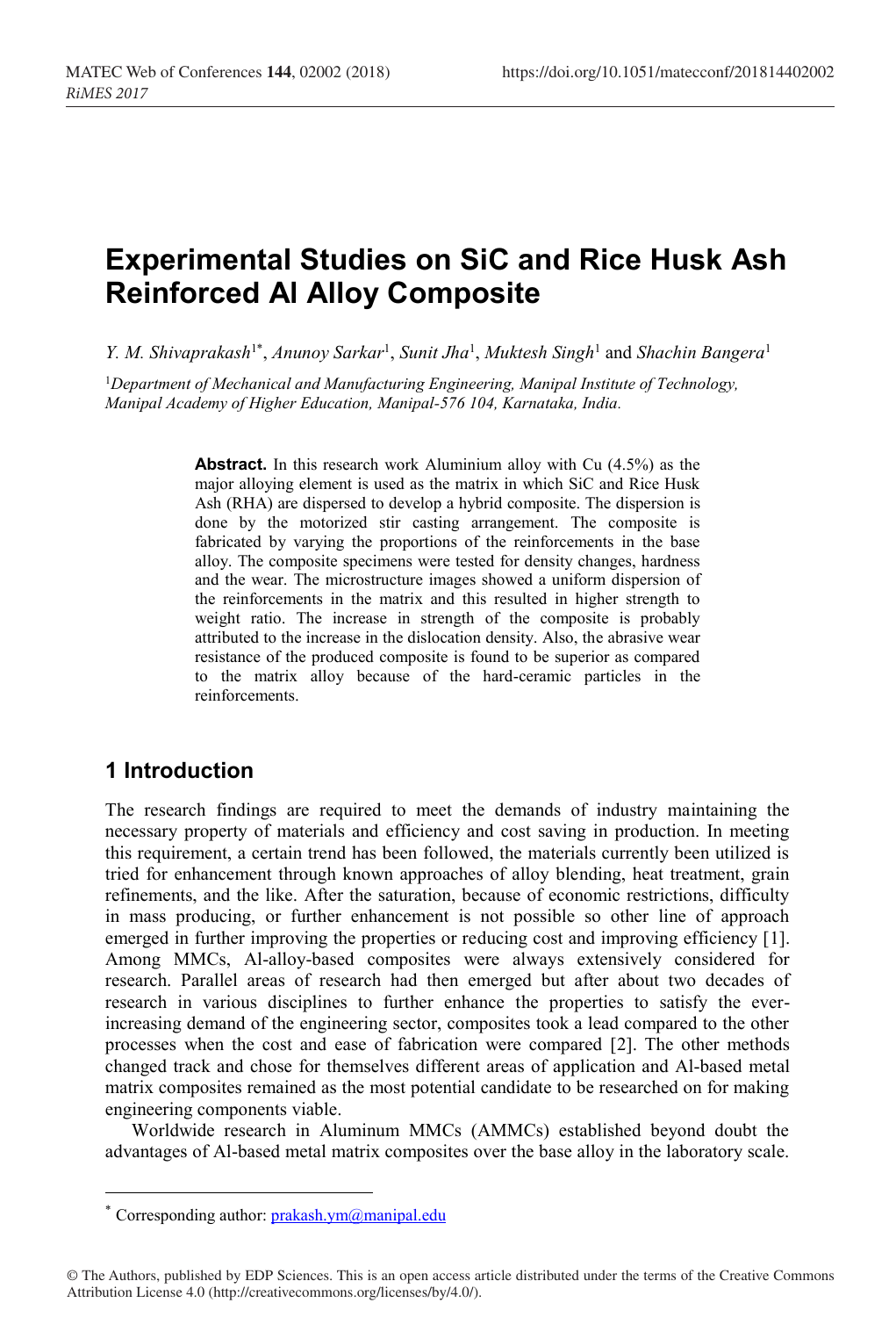With time, the demands moved ahead and engineering components were demanded from AMMCs [3]. It can be easily concluded from the different results published from across the globe for two decades in AMMCs that the end use needs to be kept in mind before adopting a material and a process of fabrication. This is because the cost factors, ease of fabrication, shape, size, distribution, wettability between matrix alloy and second phase all must be considered for making a final choice depending on the component selected, mainly its working conditions for the engineering component to be fabricated.

In the past decade as research continued in this area yet the outcomes got were a just confirmation of the earlier obtained results, and a plateau in the possible enhancements has been reached [4]. Also attempts are being made to make engineering components from the AMMCs but still there is no mass utility of these composites. Some areas where research is still needed before these versatile materials see the light of the day as engineering components include machining, joining, repeatability of properties on mass production, and effect of secondary processing [5]. The difficulty in meeting the industry's demand can be easily seen from the lesser number of research publications in the last few years and old researchers were finding it difficult to answer questions related to the engineering potential of these composites. The material with better property needs to be converted to a component with better properties than presently available and here lies the challenge, like (i) cast AMMCs will seldom find use as engineering components, (ii) advantages accrued in cast composites do not always hold good when processed, (iii) only selected alloying elements can withstand the rigors and give meaningful results [6].

To date, the literature at least does not show a very promising picture regarding availability of engineering components been used which are made from AMMCs. However, a few components that have seen the light of the day from AMMCs include Swash plate, tennis racket, transfer bench, foot rest, and a few automobile components like brake drum, casings, head light combos, mining equipment, and a few components for structural applications, with an intention to replace either cast iron products or Al-alloy products presently used especially aimed at weight reduction, strength, stiffness, and energy efficiency [7]. The aerospace industries, automobile and railway sectors are keenly observing the composite research development.

The enormous amount of research and development that has gone into Al-based MMCs of every possible alloy with different reinforcements establishing beyond doubt the usefulness of making composites but a choice has to be made with both the base alloy selection and reinforcement size and volume percentage for making engineering components. Another point is that all engineering components will undergo some wear and damage related degradation with use even in an otherwise non-wear environment. The Al-Cu and Al-Zn-based alloys are commonly used for making engineering components used in environments like those mentioned above.

Earlier work on Al-Cu-based composites show that these materials have been broadly investigated both in terms of knowing the mechanism of formation and properties assessment of composites, the main reinforcements being SiC and  $Al_2O_3$ . Researches with variable quantity of dispersions have been done. The Al-Cu-based MMCs have been evaluated for their tensile strength, hardness and abrasive wear properties and in most cases, have reported improvement in the hardness and strength of composites over the control alloy [8]. But, the amount of enhancement relies on the test conditions and microstructure of the MMCs. MMCs with suitable reinforcements like SiC have been able to bring a reduction in the density of the composite as compared to the base alloy. A decrease in density and an increase in strength is a major factor in increasing the strength to weight ratio of the composites. Thus, MMCs have a large scope in the aerospace and automobile industries and it can very well be the most important material of these industries in the future [2].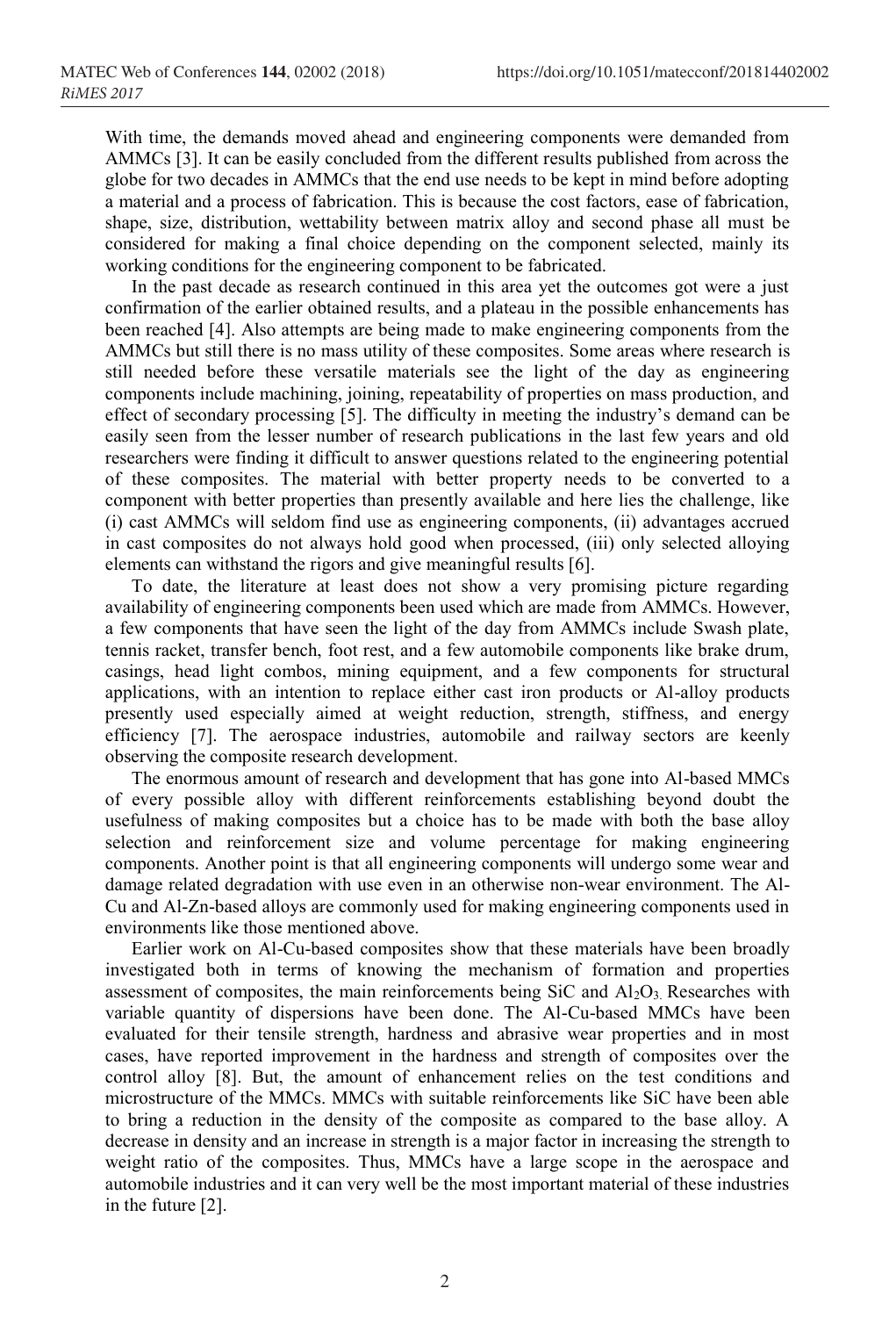In the present investigation, SiC and RHA are dispersed in Al alloy having 4.5% Cu to produce the hybrid composite. Two types of composites were produced with one composite having 2% SiC and 1% RHA and the other with 4% SiC and 1% RHA. The composites were then successively tested for the mechanical properties.

# **2 Experimental Details**

### **2.1 Materials Used**

#### *2.1.1 Rice Husk Ash(RHA)*

The Rice Husk Ash particles used were between 50-60 microns and are the reinforcements to disperse in the matrix alloy. The rice husk was burnt completely in the presence of air and the ash was collected 24 hours later. The ash was then conditioned by heating the ash at a temperature of 300°C for 90 minutes to reduce the carbonaceous and volatile constituents of the ash. The chemical components of the RHA used is presented in the Table 1.

| Element | <b>Silicon</b><br>dioxide | Carbon | Calcium<br>oxide | Magnesium<br>oxide | Potassium<br>oxide | <b>Hematite</b> |
|---------|---------------------------|--------|------------------|--------------------|--------------------|-----------------|
| $%$ wt. | 91.56                     | 4.8    | .58              | 0.53               | 0.39               | 0.21            |

**Table 1.** Chemical component of RHA reinforcement.

#### *2.1.2 Silicon Carbide(SiC)*

The SiC used in the present work is basically a hard-refractory material with particle size less than 20 microns. SiC has excellent thermal conductivity, low thermal expansion and it displays a good thermal shock resistance.

#### *2.1.3 Aluminium Alloy*

It is used as a matrix to hold the reinforcements. The aluminium alloy for the present investigation mainly consists of copper (4.5 % wt.) along with other elements as shown in the Table 2.

| Element | Si     | Mg | Cu                                   | Mn                                      | Fe                    | Ni          | Ti               | Zn                                                                        | Pb                          | Sn                                                 | Al  |
|---------|--------|----|--------------------------------------|-----------------------------------------|-----------------------|-------------|------------------|---------------------------------------------------------------------------|-----------------------------|----------------------------------------------------|-----|
| %wt.    | 5<br>ᅌ | 66 | $\overline{\phantom{0}}$<br>$\Omega$ | $\sim$<br>$\overline{\phantom{0}}$<br>0 | $\epsilon$<br>66<br>0 | n<br>0<br>0 | $\sim$<br>ਠ<br>っ | ${}^{\circ}$<br>$\overline{\phantom{0}}$<br>$\overline{\phantom{0}}$<br>0 | ᡋ<br>$\mathbf{\Omega}$<br>⊂ | $\overline{\phantom{0}}$<br>$\mathbf{\Omega}$<br>⊂ | ន្ល |

**Table 2.** Chemical component of aluminium alloy matrix

### **2.2 Production of Composite**

The ingots of Al alloy were broken into pieces and 3 kg of it was weighed and loaded into the electrical resistance furnace of 6 kW capacity. The alloy that was charged into the graphite crucible is heated to  $850^{\circ}$ C till the entire charge in the crucible was melted. The furnace is brick insulated. The reinforcement particles (RHA and SiC) were preheated by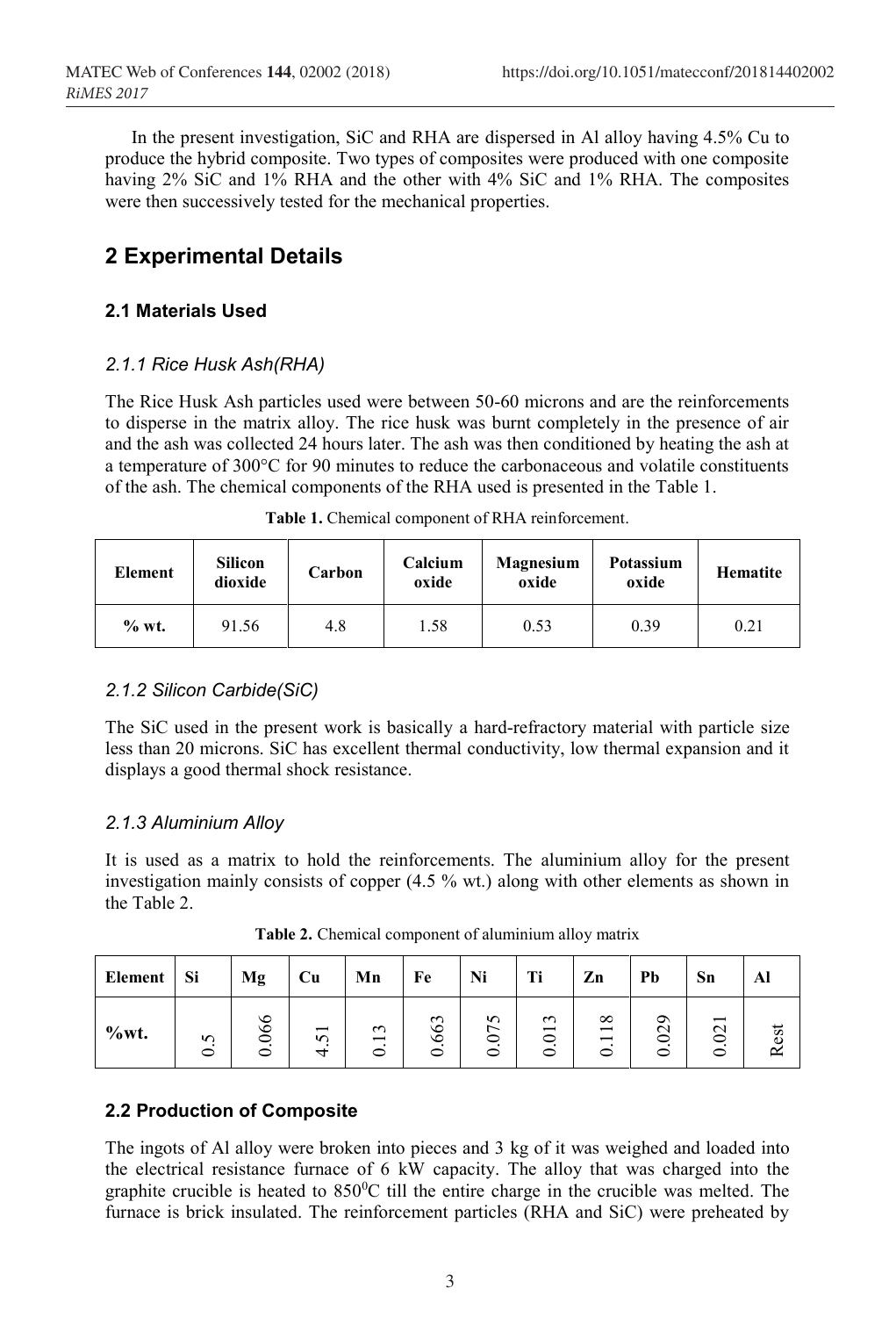placing them on top of the cover of the furnace for one hour, before introducing them into the melt, so as to remove moisture. The moulds used for casting were made of cast iron. They are preheated to  $500^{\circ}$ C to obtain uniform solidification. The pre-heating was done using a kerosene fuel pump burner. After the molten metal was fully melted, degassing tablet (Hexachloro methane) was added to remove the slag, flux and gas in the molten metal. Scum Powder is also added along with the degassing tablet into the molten metal to remove the slag and flux.

A stirrer made up of HSS coated with ceramic powder was lowered into the melt slowly to stir the molten metal at a speed of 700 rpm. The speed of the stirrer was controlled by means of a regulator. The average grain size of SiC particles was 63 microns whereas RHA had a grain size of 210 microns. The preheated SiC/RHA particles were added into the molten metal at a constant rate during the stirring. Stirring was continued for 5–10 minutes even after the completion of particle feeding. The melt of Al/SiC and RHA is then maintained at  $850^{\circ}$  C for 10 minutes without stirring and then poured into the moulds allowing for solidification successively. The details of specimen prepared are shown in Table 3.

| <b>Specimen ID</b> | <b>RHA</b> quantity                  | SiC quantity                          | Al alloy<br>quantity $(Kg)$ |  |
|--------------------|--------------------------------------|---------------------------------------|-----------------------------|--|
| #1                 | Nil                                  | Nil                                   |                             |  |
| #2                 | $30 \text{ gm} (1\% \text{ by wt.})$ | $60 \text{ gm} (2\% \text{ by wt.})$  |                             |  |
| #3                 | $30 \text{ gm}$ (1% by wt.)          | $120 \text{ gm} (4\% \text{ by wt.})$ |                             |  |

**Table 3.** Specimens of composite prepared

### **2.3 Testing of Composite**

#### *2.3.1 Density Test*

The density variation of the composite with the increase in SiC content for the fixed RHA quantity are shown in the Table 4 and Figure 1. The density is calculated by the direct measurement of the mass and the volume of specimens.

| Height (h)<br>mm | Diameter (d)<br>mm | Volume $(V)$<br>m <sup>3</sup> | Mass (M)<br>gm | Density $(\rho)$<br>kg/m <sup>3</sup> | Average<br><b>Density</b><br>(kg/m <sup>3</sup> ) |
|------------------|--------------------|--------------------------------|----------------|---------------------------------------|---------------------------------------------------|
| Specimen #1      |                    |                                |                |                                       |                                                   |
| 20.12            | 15.16              | $3.63 \times 10^{-6}$          | 9.507          | 2617.0                                |                                                   |
| 20.14            | 15.14              | $3.625 \times 10^{-6}$         | 9.508          | 2622.8                                | 2622.77                                           |
| 20.11            | 15.14              | $3.62 \times 10^{-6}$          | 9.508          | 2626.5                                |                                                   |
| Specimen#2       |                    |                                |                |                                       |                                                   |
| 20.13            | 15.12              | $3.614x10^{-6}$                | 9.315          | 2577.5                                |                                                   |
| 20.13            | 15.12              | $3.6126x10^{-6}$               | 9.313          | 2577.9                                | 2576.10                                           |
| 20.17            | 15.12              | $3.6215x10^{-6}$               | 9.314          | 2572.9                                |                                                   |
| Specimen#3       |                    |                                |                |                                       |                                                   |
| 20.22            | 15.16              | $3.649x10^{-6}$                | 9.341          | 2559.8                                |                                                   |
| 20.32            | 15.21              | $3.692 \times 10^{-6}$         | 9.341          | 2530.6                                | 2545.03                                           |
| 20.27            | 15.20              | $3.678x10^{-6}$                | 9.341          | 2545.2                                |                                                   |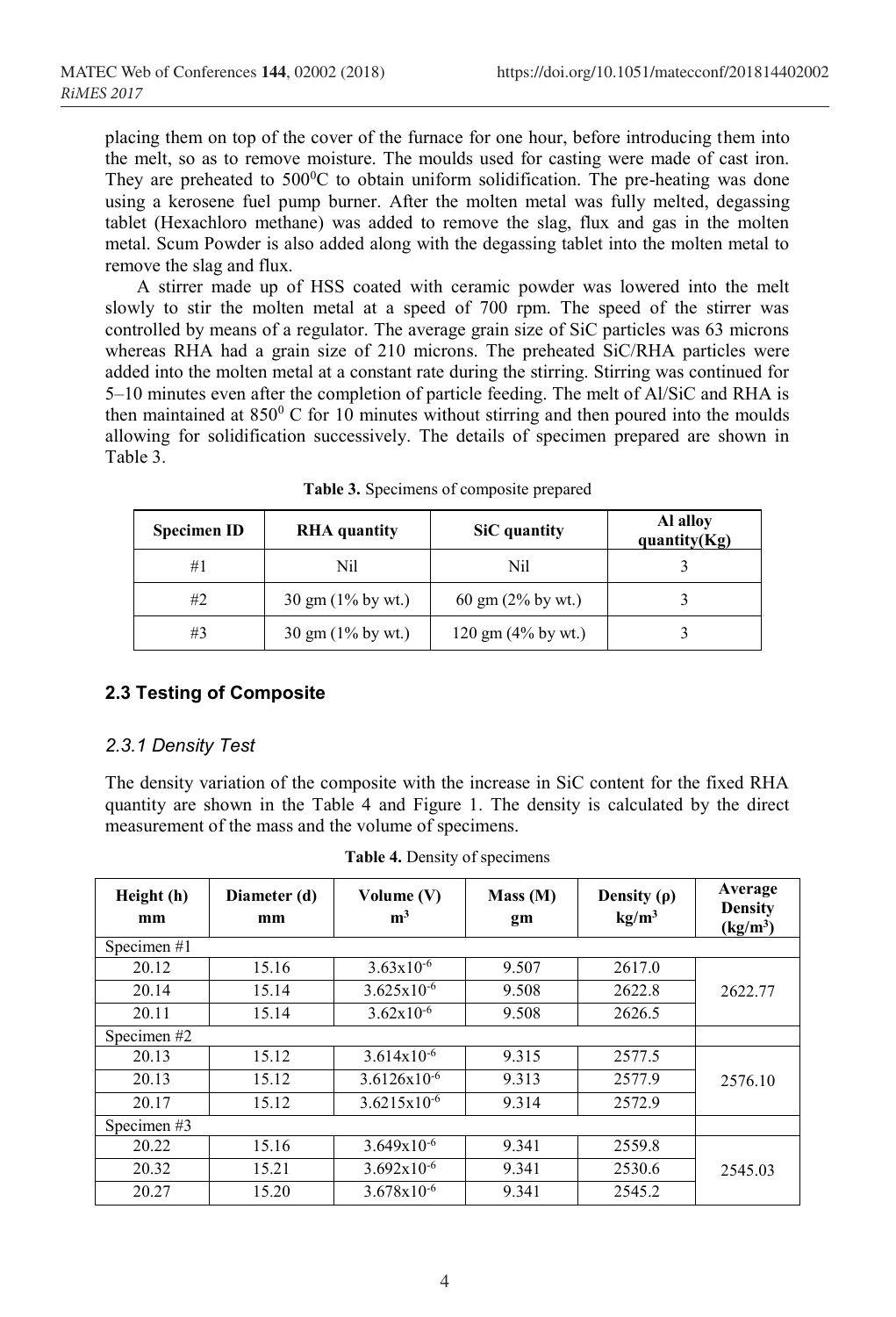

**Fig. 1.** Variation of density of specimens with quantity of SiC

#### *2.3.2 Hardness Test*

Hardness test was carried out using a Brinell Hardness Tester with an applied load of 500 kgf. A ball indenter was used to make the indentation on the surface of the Specimen. The diameter of the indentation was then measured and the Brinell Hardness Number(BHN) was calculated from the formula:

$$
BHN = \frac{2I}{\pi D \left( D - \sqrt{D^2 - d^2} \right)}\tag{1}
$$

where,  $P =$  load applied=500 kgf

D=diameter of the indenter ball=10 mm

d=diameter of the indentation made on the specimen.

The results are tabulated in Table 5. And the comparison of hardness of specimens is shown in Figure 2.

| Load(P)       | Diameter (D) | Diameter (d) | <b>BHN</b> | <b>Average BHN</b> |
|---------------|--------------|--------------|------------|--------------------|
| Kgf           | mm           | mm           |            |                    |
| Specimen#1    |              |              |            |                    |
| 500           | 10           | 3.5          | 50.32      |                    |
| 500           | 10           | 3.6          | 47.47      | 46.74              |
| 500           | 10           | 3.8          | 42.43      |                    |
| Specimen#2    |              |              |            |                    |
| 500           | 10           | 3.5          | 50.32      |                    |
| 500           | 10           | 3.8          | 42.43      | 49.85              |
| 500           | 10           | 3.3          | 56.82      |                    |
| Specimen $#3$ |              |              |            |                    |
| 500           | 10           | 3.4          | 53.43      |                    |
| 500           | 10           | 3.2          | 60.53      | 54.76              |
| 500           | 10           | 3.5          | 50.32      |                    |

|  |  | <b>Table 5.</b> Hardness of specimens |  |  |
|--|--|---------------------------------------|--|--|
|--|--|---------------------------------------|--|--|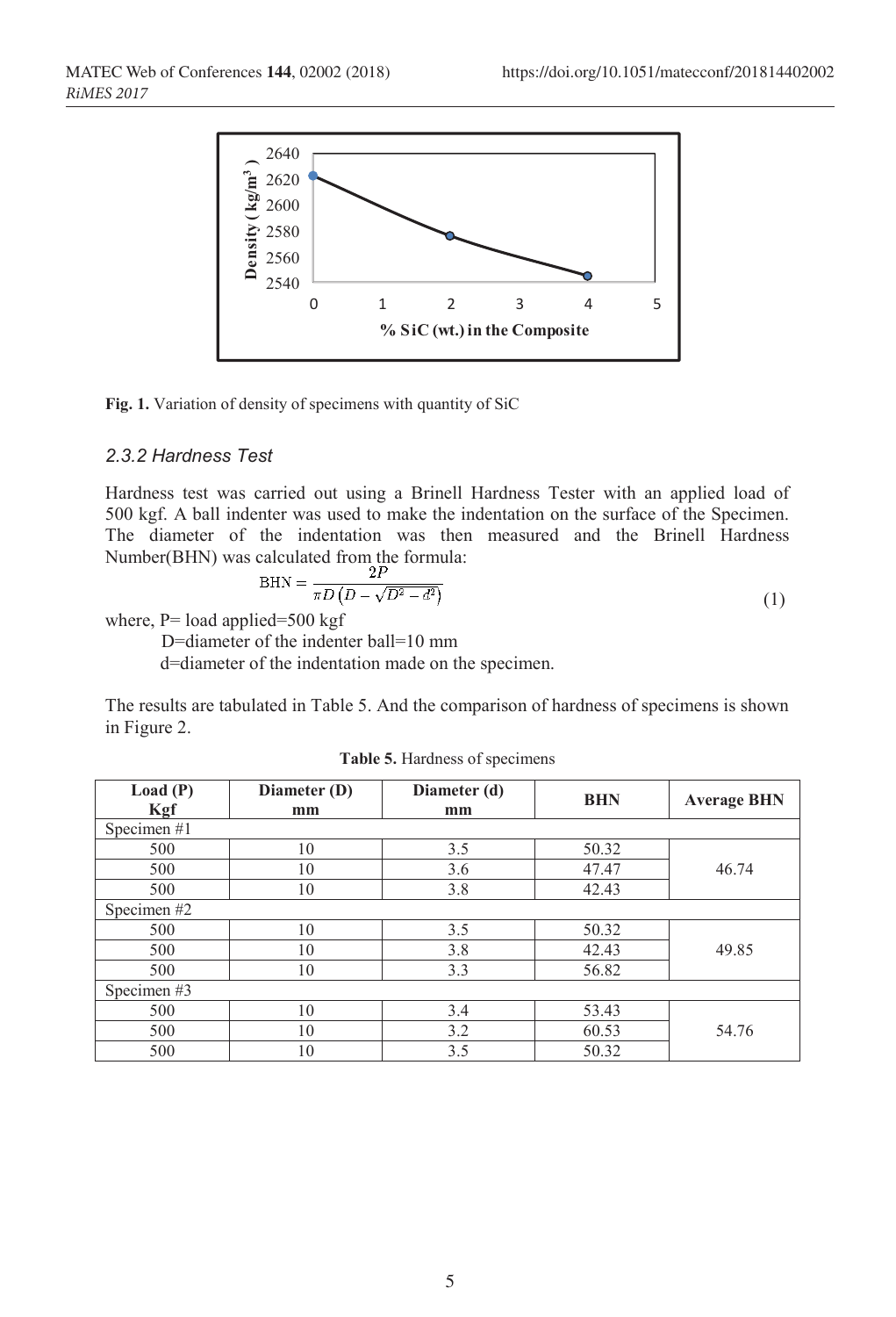

**Fig. 2.** Variation of BHN with increase in quantity of SiC

#### *2.3.3 Wear Test*

To know the wear behaviour of unreinforced alloy and the composite specimens in dry conditions, testing was carried out on a pin-on-disc type wear and friction monitor [DUCOM, India make; Model: TR-201CL] attached with data capturing system (Figure 3) The wear tests were conducted as per ASTM G-99 standards.



**Fig. 3.** Pin-On-Disc machine used for wear test

The test specimen used was a cylindrical pin (8 mm diameter and 30 mm length) which was held with its axis perpendicular to the surface of the disc, and one end of pin slid against the disc in a dry friction condition, under an axial load applied with a dead weight.

The test duration on each specimen was 10 min. A constant rpm was maintained throughout the experiment. Mass loss was noted at the end of ten minutes and the weight was increased for the next trial. Also, the frictional force acting on the surface of contact was noted at regular intervals. This value was used to calculate the average coefficient of friction of that specimen at that weight.

Coefficient of friction 
$$
(\mu)
$$
 = Avg. Frictional Force in N/ Load applied in N (2)

The tabulated values as shown in the Table 6. This table show the wear test results for specimens. The comparison graph for the specimen is shown in Figure 4. The Variation of coefficient of friction,  $\mu$  with Load applied at fixed rpm has been depicted in Figure 5.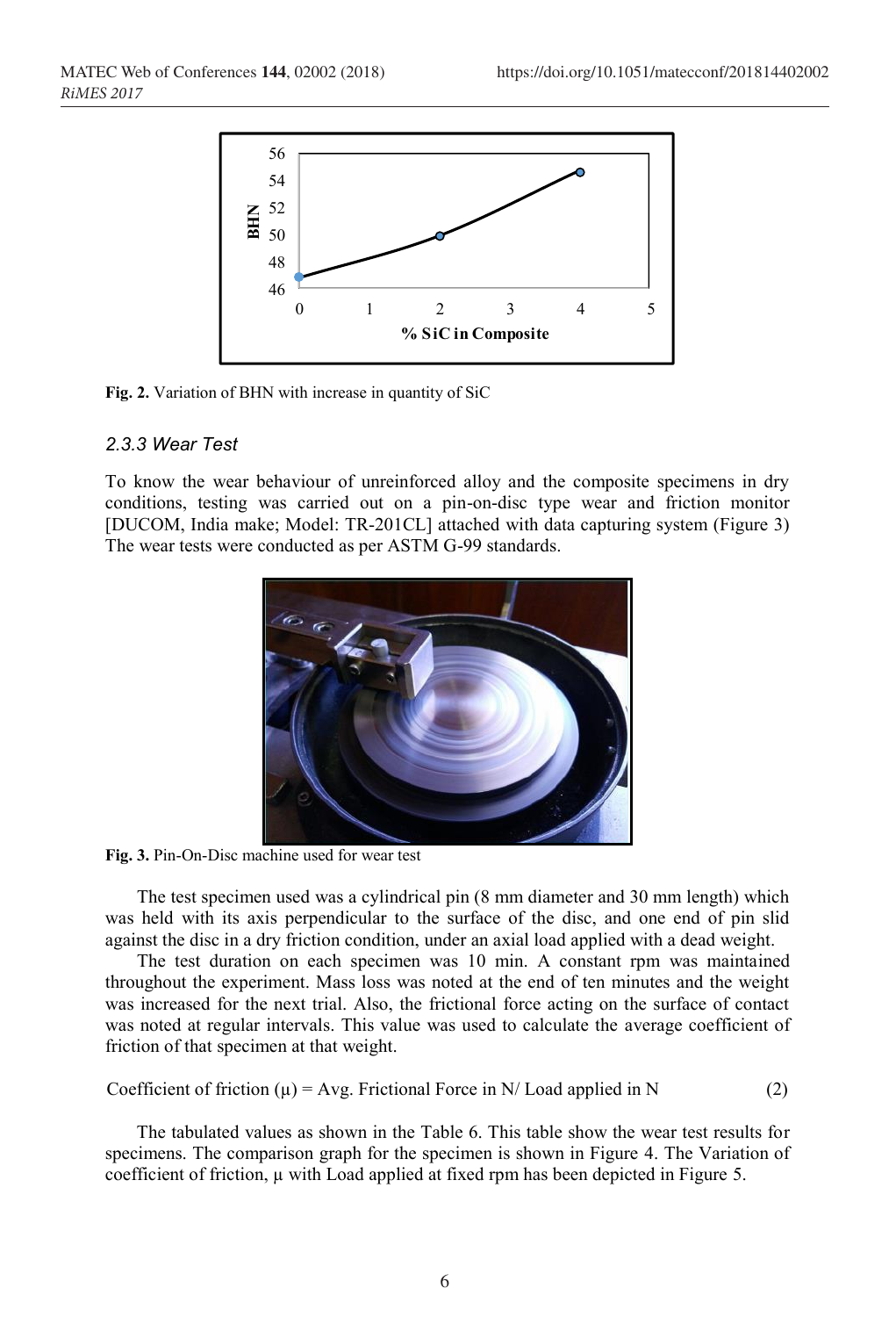| <b>Trial</b>   | <b>Speed</b><br>(rpm) | Load<br>(N) | Track<br><b>Diameter</b><br>(mm) | <b>Initial</b><br>mass<br>(gm) | Final<br>mass<br>(gm) | <b>Friction</b><br>force, F<br>(N) | <b>Friction</b><br>Co-efficient,<br>μ |  |
|----------------|-----------------------|-------------|----------------------------------|--------------------------------|-----------------------|------------------------------------|---------------------------------------|--|
| Specimen #1    |                       |             |                                  |                                |                       |                                    |                                       |  |
|                |                       | 25          |                                  | 3.755                          | 3.752                 | 2.84                               | 0.116                                 |  |
| 2              | 500                   | 35          | 60                               | 3.752                          | 3.747                 | 7.06                               | 0.206                                 |  |
| 3              |                       | 45          |                                  | 3.747                          | 3.741                 | 8.08                               | 0.1                                   |  |
|                | Specimen#2            |             |                                  |                                |                       |                                    |                                       |  |
|                |                       | 25          |                                  | 3.392                          | 3.390                 | 7.2                                | 0.293                                 |  |
| $\overline{2}$ | 500                   | 35          | 60                               | 3.386                          | 3.383                 | 12.7                               | 0.369                                 |  |
| 3              |                       | 45          |                                  | 3.383                          | 3.380                 | 12.4                               | 0.280                                 |  |
| Specimen#3     |                       |             |                                  |                                |                       |                                    |                                       |  |
|                |                       | 25          |                                  | 3.963                          | 3.962                 | 13.26                              | 0.540                                 |  |
| $\overline{2}$ | 500                   | 35          | 60                               | 3.962                          | 3.960                 | 14.68                              | 0.427                                 |  |
| 3              |                       | 45          |                                  | 3.955                          | 3.953                 | 18.32                              | 0.415                                 |  |

**Table 6.** Results of wear test on specimen



**Fig. 4.** Variation of mass loss with load at 500 rpm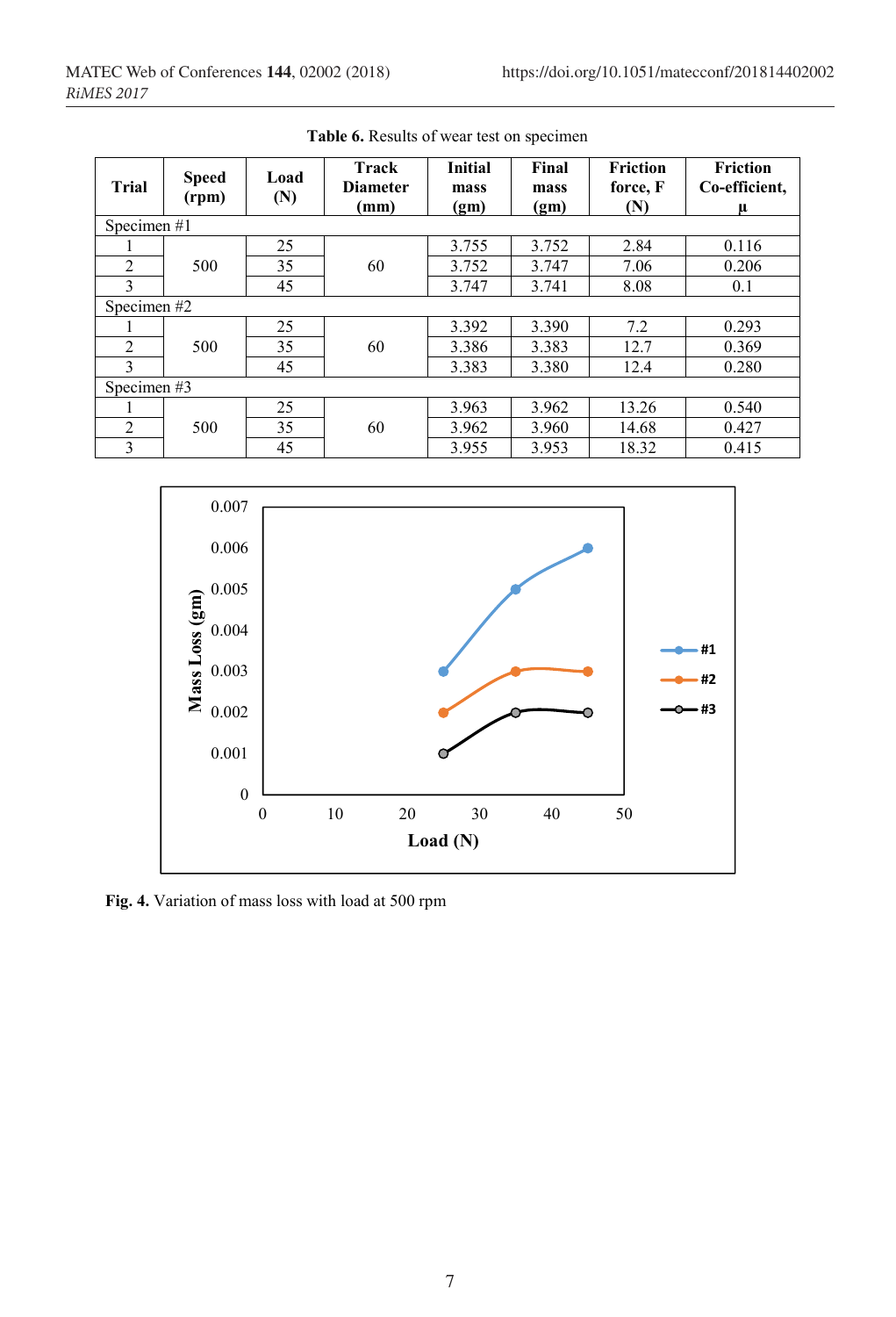

**Fig. 5.** Variation of Co-efficient of friction with load at 500 rpm

# **3 Results and Discussion**

#### **3.1 Microstructure**

Figure 6 and 7 shows the optical micrographs of Al alloy and composite specimen #2, respectively. A uniform distribution of reinforcement particulates throughout the matrix alloy can be observed from these images with a very minimal porosity level. Also, there is good bonding between the matrix and the reinforcement particulates which aids for a better load transfer from the matrix to dispersed particulates. There was no agglomeration of reinforcements since sufficient care was taken to prevent agglomeration by preheating the reinforcement particulates. The micrograph shown in Figure 6 is for the pure aluminum alloy. The black spots represent CuAl2 phase formed from the alloy of aluminum and copper in the matrix. They are mostly positioned along the grain boundary. Coarse grains suggest that the casting has been cooled slowly and at room temperature.



**Fig. 6.** Microstructure of Specimen #1(500X)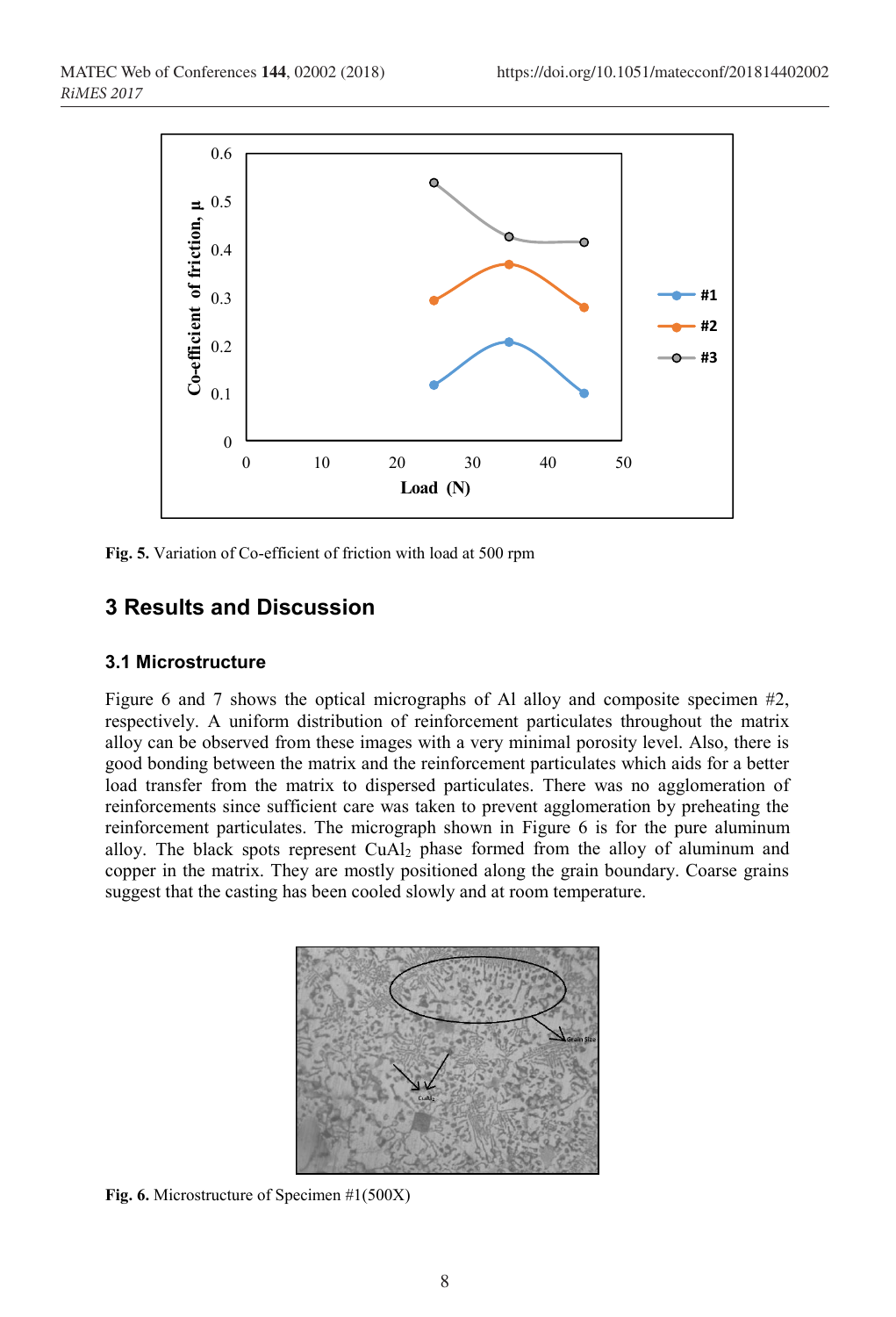The micrograph shown in Figure 7 is for specimen #2. The SiC is black spots with a prismatic shape and sharp corners along the grain boundary. Mainly the slow cooling might have resulted in uniaxial grains.



**Fig. 7.** Microstructure of Specimen #1(500X)

#### **3.2 Density**

As depicted in Figure 1 the density of composite decreases as the quantity of SiC is increased for the fixed amount of RHA. This trend is attributed to the increase in the level of porosity for higher amount of dispersions. The entrapment of gas while stirring, release of hydrogen, the shrinkage during solidification and existence of air pockets in the molten alloy would also decrease the density of composite [9]. Certain amount of porous structure is unavoidable during the fabrication composites. The similar nature of variation in density is noticed by some researchers in their work [10-16]. There will be always a tendency to increase density of composites due to ceramic reinforcing particles (SiC), but however there will be reduction in density because of dispersion of light weight reinforcements (RHA) in the hybrid composites.

#### **3.3 Hardness**

Hardness of the composite tends to increase with the addition of SiC over the alloy hardness. It may be because of hard SiC particles present in the matrix alloy. SiC particles along with CuAl2 precipitates along the grain boundary will create more resistance for dislocation motion, and thus increasing the opposing ability to plastic deformation leading to higher hardness.

#### **3.4 Wear**

Higher amount of SiC in composite reduces the mass loss as compared to alloy without reinforcement. This is probably due to the hard nature of SiC particles that are exposed on to the rubbing contact surface preventing the amount of mass loss. Also, the coefficient of friction  $\mu$  remains mostly constant and is maximum for the specimen with the highest percentage of reinforcements.